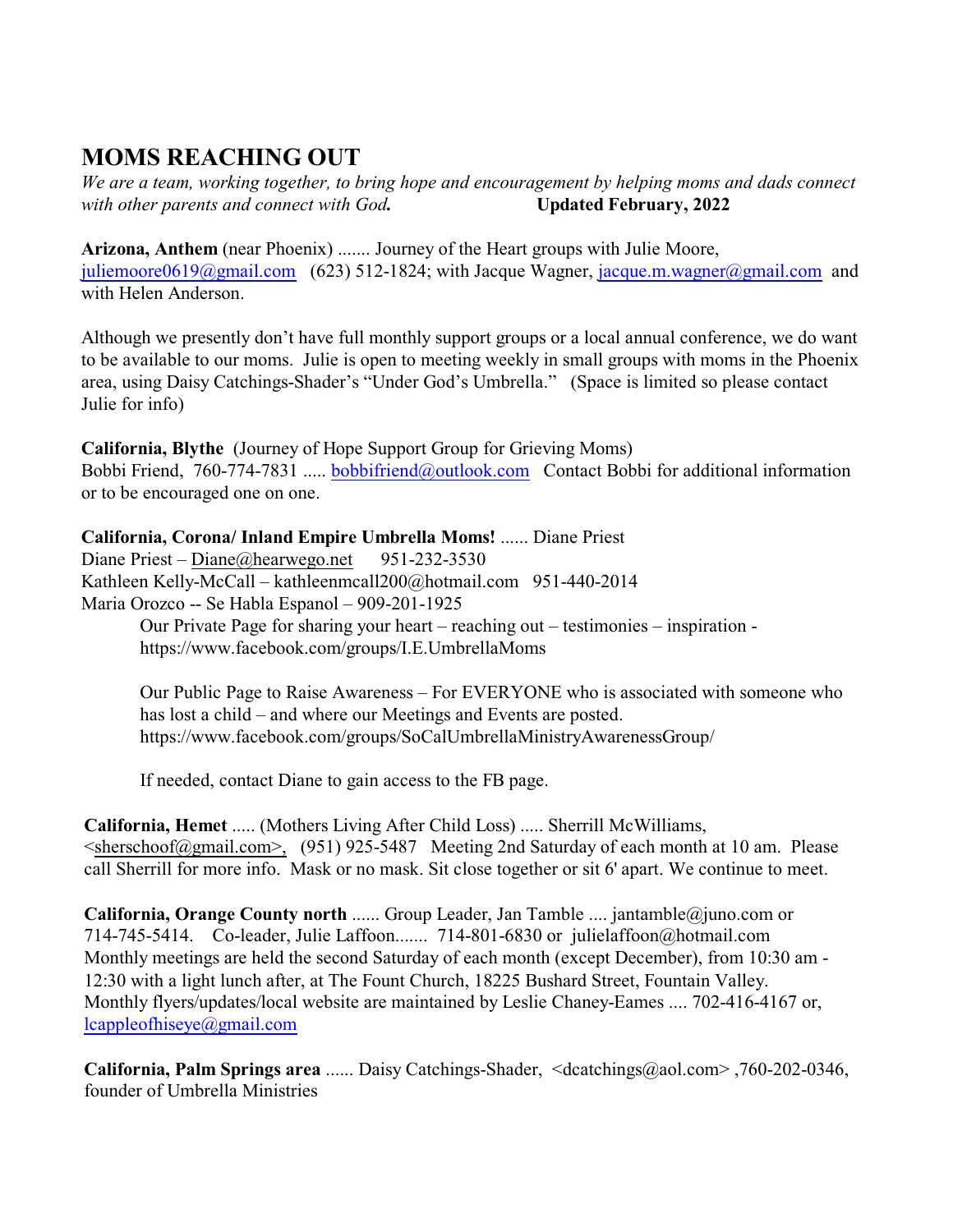**California, San Diego** ..... Linda Stirling, [lindastirl@gmail.com](mailto:lindastirl@gmail.com,) 619-871-2870, or contact help@umbrellaministriessd.com Support group meets once a month on a Saturday, 10 am - 1 pm, including a hosted lunch. Schedule of meeting dates available on local website, umbrellaministriessd.com

**California, San Diego North** ..... Diane and Richard Eisendrath, reaching out to singles and couples in the North San Diego area. They usually meet the 2nd Wednesday of the month in the evening and a few meetings during the year on the week-ends at their home: 1438 Independence Way, Vista, CA and Diane is the contact at 760-815-8009. Umbrella Ministries of North County ....... <http://www.northcountyumbrellaministry.com/>



**California, Twin Peaks** ...... "Mountain Moms Healing Broken Hearts" Kathy Hall, [kathyhall82@gmail.com](mailto:kathyhall82@gmail.com) or 951-235-1616. Kathy is presently coping with health issues but she is still staying in touch with local moms. Please contact her.

**Colorado, Colorado Springs** ..... "Heavenly Hope and Healing"

Lynda Shelhamer, [lynda@forbetterhealth.bz](mailto:lynda@forbetterhealth.bz;) or, 719-650-2219

Group meets the 2nd Tuesday of the month at 4:30 at 485 Crystal Hills Blvd., Manitou Springs, Colorado

Website for support group info and resources for other groups as well ....... www.heavenlyhopeandhealing.org

**Colorado, Littleton** (far Southwest part of Denver) .... "Recovering Hearts" is a faith based support group for moms. The group meets the 2nd Saturday of each month from 9:30-11:30 at Foothills Bible Church, 6100 S. Devinney Way, in Littleton 80127. Contact person is Bev Zier and she can be reached at: bazier@comcast.net *or* texted at 720-633-3140 for more information. Bev also administers a Facebook Group called "Recovering Hearts-Mother's Grief Support Group." It

is a private group. Just request to join.

**Michigan, Zeeland** (near Holland) ...... Marcia Newenhouse, [<pmnewenhouse@yahoo.com>](mailto:pmnewenhouse@yahoo.com) Suggested resources: Starlight Ministries in Hudsonville, Michigan, http://www.starlightmin.org; Marcia also offers a faith based private Facebook page, **("By Your Side for moms who grieve the death of a child")** Enter all the words in the parentheses, including the quotation marks, in the search bar on Facebook to ask to be invited.

Starlight Ministries is hosting a bereaved parent dinner on March 11 at 6:pm in Grandville MI (located in South West MI). Check the link at https://starlightmin.dm.networkforgood.com/emails/1699678?recipient\_id=sze7Mng33R7FhaTHNaiHd A%7C%7CcG1uZXdlbmhvdXNlQHlhaG9vLmNvbQ== Or, call 616.662.1999

Also planning to have a bereaved mom's day retreat in August of 2022. There are no details on this event yet.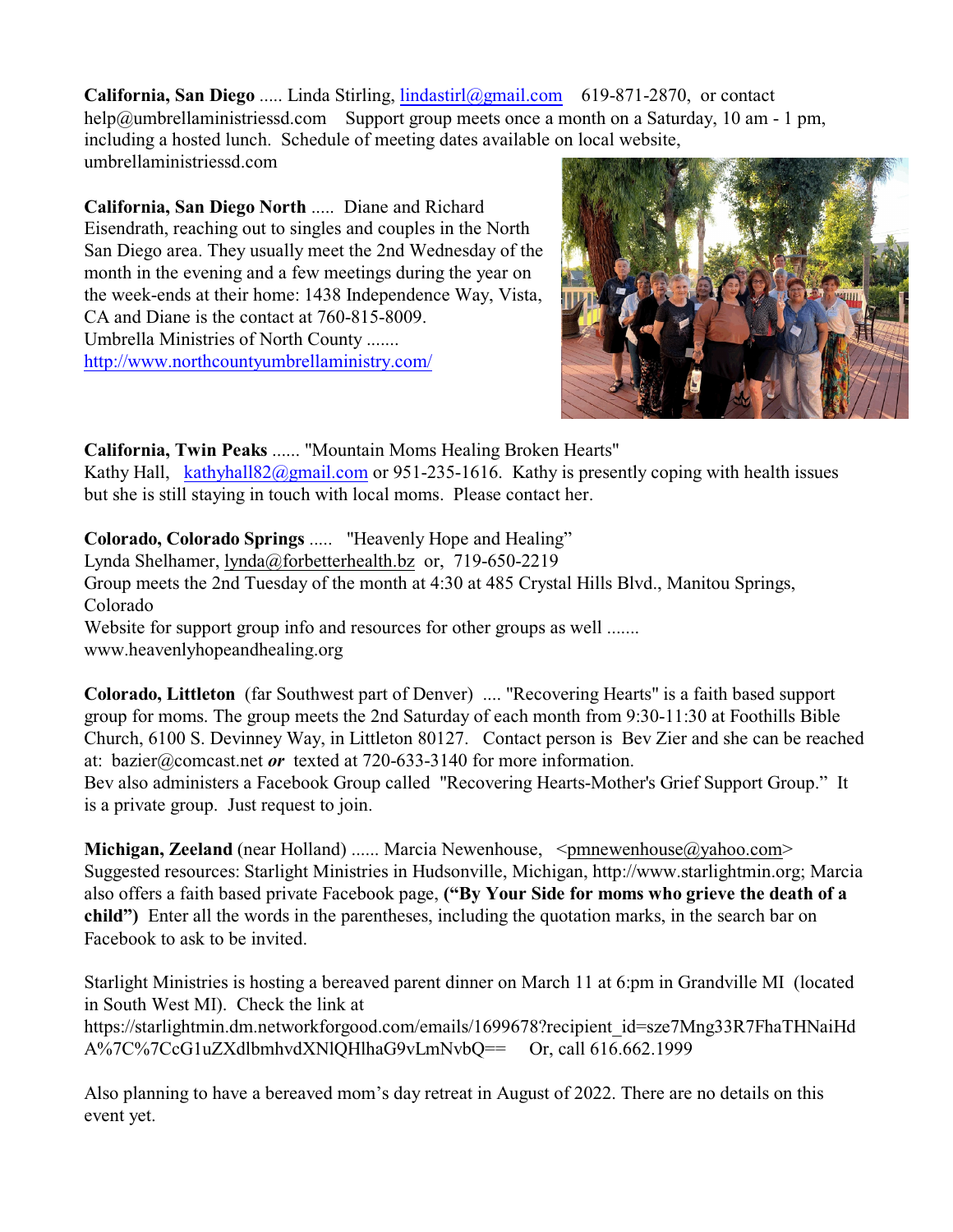**North Carolina, Charlotte** ..... Ann Bennett, [<annrben@comcast.net>,](mailto:annrben@comcast.net>,) 610-613-8117 Facilitates GriefShare at The Pointe Church.

**Ohio, Sidney** (north of Dayton) ........ Annette Castle, [<acastle7@woh.rr.com](mailto:acastle7@woh.rr.com)> Facilitates GriefShare, a faith based support group for those grieving the loss of a loved one.

**South Carolina, Simpsonville (**outside Greenville) (*Heartstrings Simpsonville)* ...... Jan James,  $\langle$ ian@pdtm.us> Annual one day retreat in early spring and monthly meetings. Co-leader/ Alice Ann Holman aadholman@gmail.com

**South Carolina, Summerville** (outside Charleston) (*Heartstrings Summerville*) ..... Bev Leckie, [bleckie@sbcglobal.net](mailto:bleckie@sbcglobal.net) or 714-322-6874 ....... meeting one Tuesday evening each month at 6:30. Participates with the Simpsonville group for their annual retreat.

**Tennessee, Franklin** (about 25 minutes south of Nashville) ..... Contact Dawn Macchiavello, 949-201-9113, [dawnmacchiavello@gmail.com](mailto:dawnmacchiavello@gmail.com)

**Texas, Houston** ...... Kelly Ogansoy, 281-787-6948 or [kellyogansoy@yahoo.com](mailto:kellyogansoy@yahoo.com) Kelly is open for meeting one on one with moms in the Houston area.

**Virgina, Richmond** ..... Seeking Joy in Grief

Monthly support meetings in Midlothian, VA, the second Tuesday of each month, 7 - 9 pm Eastern Time – meetings are in person

Annual Conference restarting in late 2022 Website: https://www.seekingjoyingrief.com/ Email: info@seekingjoyingrief.com Contact Kathy Brundage: 804-405-3001 or kathy.brundage@gmail.com Contact Launi Hermens, 703-307-0308 or launihermens@hotmail.com

*We also have a sister group starting in Chester, VA in February*

**Washington, Olympia** PARENTS OF HOPE & HEALING We welcome both moms and dads!! Meeting days: Every 1st & 3rd Wednesday from 6:30pm- 8pm. Child care is provided.

Location of meeting: Capital Christian Center, 4431 Martian Way E, Olympia, WA 98516

Contact information: Joy McDaniel [Joynmcdaniel@yahoo.com](mailto:Joynmcdaniel@yahoo.com) 910-391-1272

**Wisconsin, Janesville** (south of Madison by Illinois border) ...... Laura Diehl, GPS Hope Share & Care support group. Meets monthly on the 2nd Thursday, 6:30-8:00 at Roxbury Church of Christ Contact Laura at 608-290-6912 or [laura@gpshope.org](mailto:laura@gpshope.org) Website, www.gpshope.org **NOTE: More about Laura below.**

**\_\_\_\_\_\_\_\_\_\_\_\_\_\_\_\_\_\_\_\_\_\_\_\_\_\_\_\_\_\_\_\_\_\_\_\_\_\_\_\_\_\_\_\_\_\_\_\_\_\_\_\_\_\_\_\_\_\_\_\_\_\_\_\_\_\_\_\_\_\_\_\_\_\_\_\_\_\_\_\_\_**